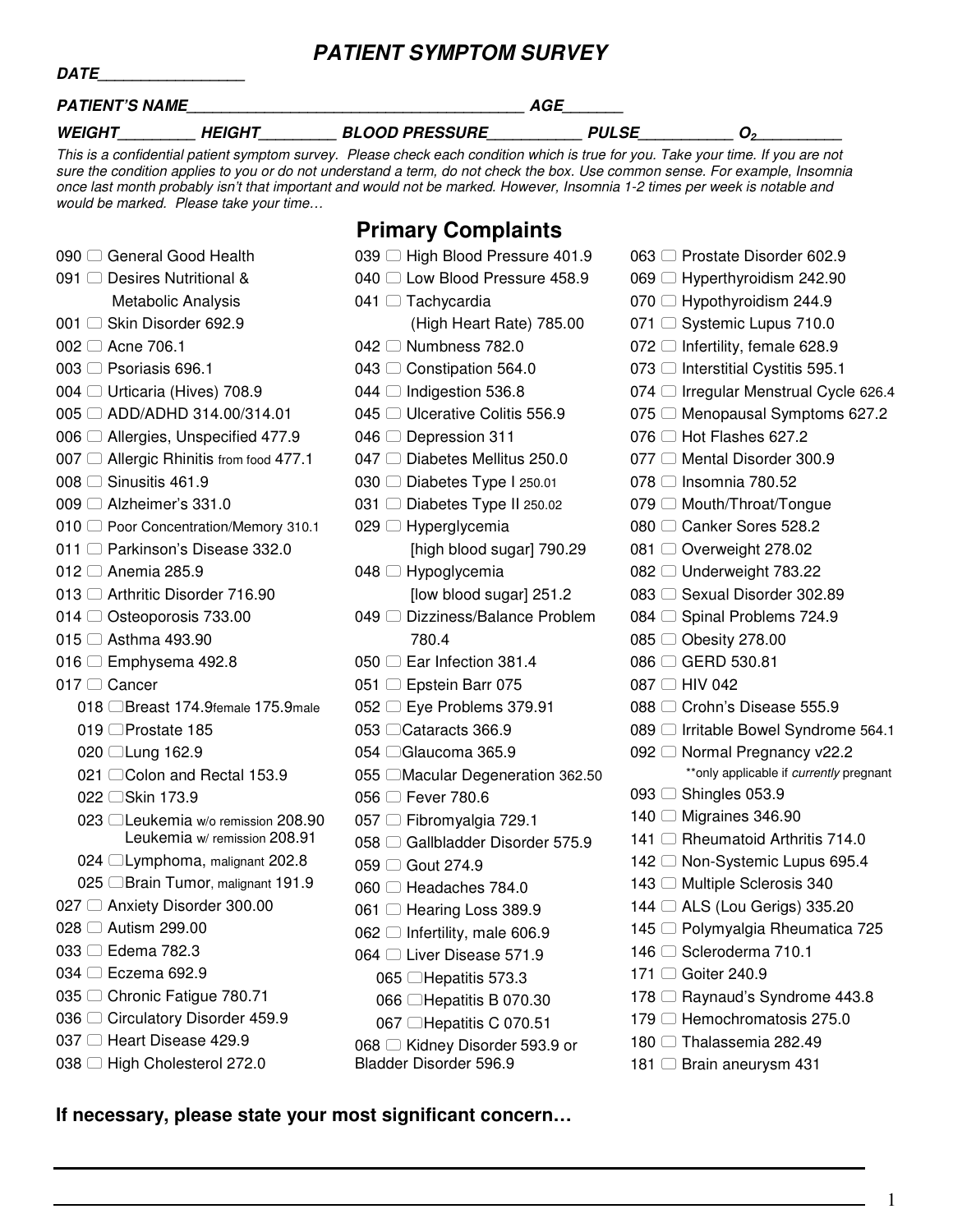# **General Health**

- $100$   $\Box$  Fingernail base is pink
- $101$   $\Box$  Fingernail base is purple
- 102  $\Box$  Fingernails have ridges or white spots
- 103 <sup>C</sup> Fingernails are soft
- $104$   $\Box$  Fingernails are splitting
- $105$   $\Box$  Fingernails peel
- $106$   $\Box$  Pale fingernail beds
- 107 Blacks out easily
- $108$   $\Box$  Balance problems
- $109$   $\Box$  Difficulty walking
- $110$   $\Box$  Has tattoos
- 111 □ Brittle hair
- 112  $\Box$  Dry hair
- $113$   $\Box$  Thin hair
- $114$   $\Box$  Hair loss
- $115$   $\Box$  Drinks alcoholic beverages daily
- 116  $\Box$  Drinks less than 8 glasses of water per day
- 117 ◯ Currently on Chemotherapy
- $118$   $\Box$  Currently on radiation treatment
- $148$   $\Box$  Had radiation therapy in the last year
- $149$   $\Box$  Had chemotherapy in the last year
- $119$   $\Box$  Had chemotherapy in the past
- $120$   $\Box$  Has had radiation treatments in the past
- $121$   $\Box$  Gained over 20 lbs in the last 12 months
- 122  $\Box$  Somewhat Overweight
- 123  $\Box$  Somewhat Underweight
- $380$   $\Box$  Drinks beverages from a can
- 370 □ Drinks alcohol
- $371$   $\Box$  Drinks caffeinated coffee
- 372  $\Box$  Drinks caffeinated pop/soda
- 373  $\Box$  Drinks caffeinated tea
- 374  $\Box$  Drinks decaffeinated coffee
- 375 **□ Drinks decaffeinated pop/soda**
- 376  $\Box$  Drinks decaffeinated tea
- $377$   $\Box$  Drinks more than 3 cups of coffee per day
- 378  $\Box$  Drinks more than 3 cups of tea per day
- 388 <sup>□</sup> Drinks diet pop/soda
- $700$   $\Box$  Tonsillectomy and/or Adenoids
- 701 **Appendix**
- 702 **Gallbladder**
- $703$   $\Box$  Thyroid
- $715$   $\Box$  Radiated thyroid
- 708 <del>□</del> Cancer
- 124  $\Box$  Unexplained weight loss of over 20lbs within the last 4 months
- $125$   $\Box$  Energy level is worse than it was 5 years ago
- $127$   $\Box$  Sleeps less than 6 hours per night
- $128$   $\Box$  Unable to recall dreams the next day
- $129$   $\Box$  Sensitive to chemicals, paint, fumes, cologne
- $130$   $\Box$  Had blood transfusion in the past
- 131  $\Box$  Had transplant in the past
- $138$   $\Box$  Takes anti-rejection drugs
- $132$   $\Box$  Had a major accident or injury
- 137 <sup>Sleep</sup> Apnea
- 139 <sup>O</sup> Toxic chemical exposure
- $175$   $\Box$  Has been out of the country recently
- $176$   $\Box$  Had childhood vaccines
- $177$   $\Box$  Had a vaccine in the last 12 months
- $147$   $\Box$  Had a flu shot last year
- $182$   $\Box$  Had a pneumonia vaccine last year
- 183  $\Box$  Had a Hepatitis B vaccine in the last 2 years.
- Has a family history of:
	- 184 □ Cancer
		- 185 <sup>Heart</sup> Disease
		- 186 □ Diabetes
		- 187  $\Box$  Alcoholism
		- 188  $\Box$  Depression
		- 189 □ Obesity

# **Lifestyle Habits**

- 379 □ Drinks 1 or more pop/sodas per day
- I had 4 alcoholic drinks in one day:  $172 \Box$  never
	- $173$   $\Box$  more than 3 months ago
	- $174$   $\Box$  less than 3 months ago
- 381  $\Box$  Has more than 5 alcoholic drinks per week
- 391 ◯ Craves sugar / starches
- 382 ◯ Currently smokes
- $383$   $\Box$  Quit smoking in the last 5 years
- $384$   $\Box$  Smoked for more than 5 years

#### **Surgeries**

- $704$   $\Box$  Hysterectomy, complete
- $705$   $\Box$  Hysterectomy, partial
- $706$   $\Box$  Tubal ligation
- 707 **Breast implants**
- 709 Coronary by-pass
- $710$  Spinal surgery
- $385$   $\Box$  Smokes more than 1 pack
	- per day
- $126$   $\Box$  Rarely exercises
- $133$   $\Box$  Regularly exercises
- 386 □ Takes Vitamins
- 134  $\Box$  Vegetarian
- 135  $\Box$  Eats no red meat
- 136  $\Box$  Eats no meat, no dairy
- $387$   $\Box$  Frequent use of artificial
	- sweeteners
- 389 <sup>∩</sup> Anorexia
- 390 □ Bulimic
	- $711$   $\Box$  Extremity surgery
	- $712$   $\Box$  Hip replacement

 $714$   $\Box$  Splenectomy  $716$   $\Box$  Cataract surgery 717 **Hemorroidectomy** 

 $713$   $\Box$  Knee replacement

2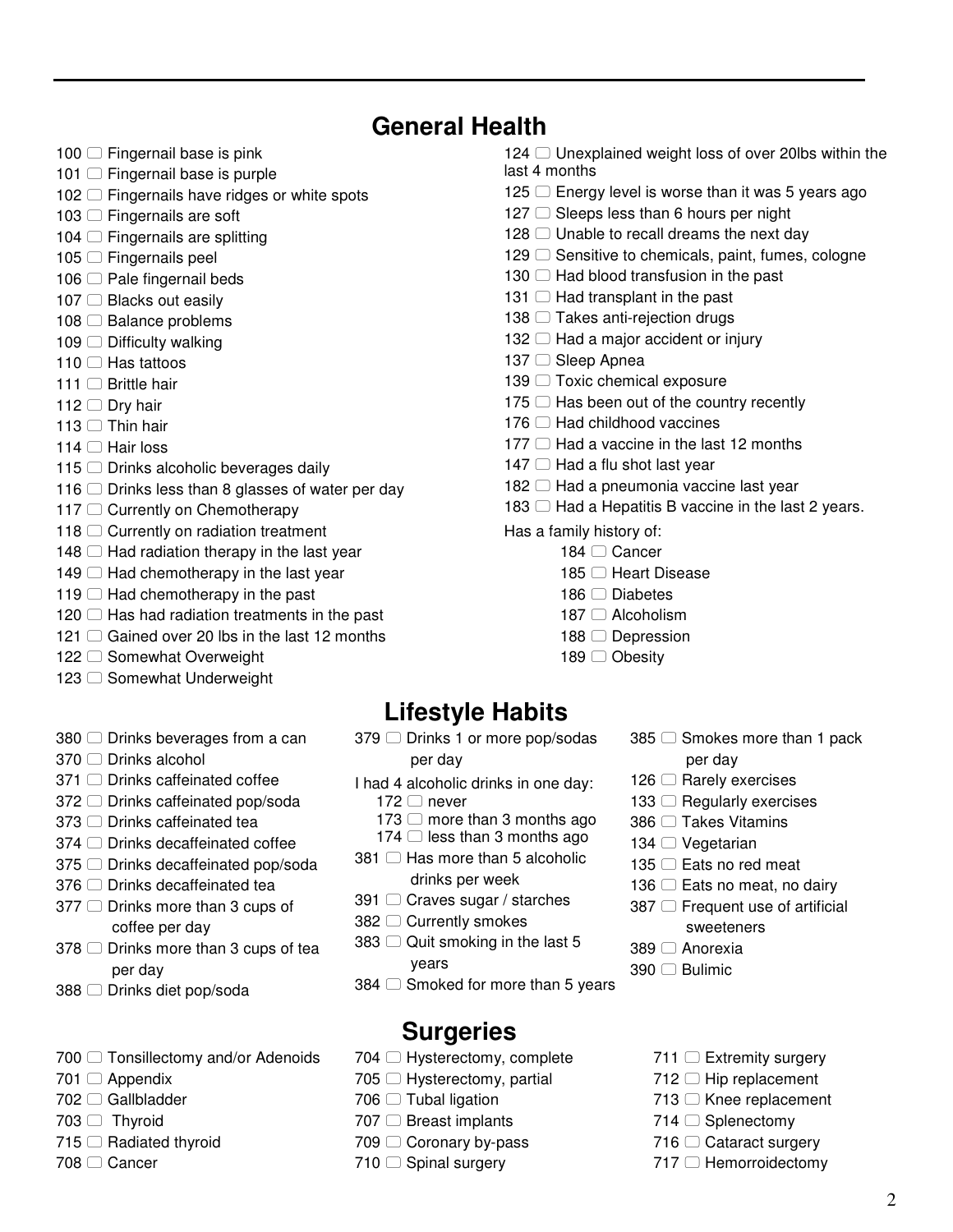# **Gastrointestinal**

- $265$   $\Box$  4-5 bowel movements per week
- $266 \square 3$  or less bowel movements per week
- $267 \bigcirc$  6 or more bowel movements per week
- $268$   $\Box$  Black tarry stools
- $269$   $\Box$  Pale or yellow colored stool
- $270$   $\Box$  Blood stools
- 271 ◯ Constipation
- $272 \Box$  Hemorrhoids
- 273 □ Loose bowel movements
- $274$   $\Box$  Frequent diarrhea
- 275 <del>□</del> Frequent nausea
- $276$   $\Box$  Frequent vomiting
- $277$   $\Box$  Abdominal gas
- $278$   $\Box$  Belching and burping after eating
- $279$   $\Box$  Bloated after eating
- $280$   $\Box$  Severe abdominal pains
- 281 □ Stomach ulcers
- $282 \Box$  Uses digestive aids
- 283 □ Uses laxatives
- 485 C Catches severe colds
- 486 ◯ Chronic chest condition
- 487 <sup>⊂</sup> Chronic cough
- 488 C Constant runny nose
- 489 □ COPD
- $490$   $\Box$  Difficulty breathing
- $400 \cap$  Bad breath
- $401$   $\Box$  Bitter taste in the mouth in the morning
- $402$   $\Box$  Drv mouth
- 403 □ Excessive saliva
- $404 \cap$  Sores or cracks in the
- corners of the mouth
- 405 ◯ Glands often swell
- 406 **□ Frequent canker sores**
- $284$   $\Box$  Immediate indigestion upon eating
- $285$   $\Box$  Indigestion in 2 hours or more after meals
- $286$   $\Box$  Indigestion within 1 hour after meals
- $287$   $\Box$  Difficulty swallowing
- $288$   $\Box$  Eating relieves fatigue
- $289$   $\Box$  Eats when nervous
- 290 **□ Excessive hunger**
- $291$   $\Box$  Poor appetite
- $292$   $\Box$  Experiences fainting spells when hungry
- $293$   $\Box$  Feels shaky when hungry
- $294$   $\Box$  Frequently drowsy after eating a meal
- 295  $\Box$  Gall bladder disease
- 296  $\Box$  Has had intestinal worms
- 297 **□ Reflux/Hiatal hernia**
- 298 □ Liver disease
- 299 <sup>□</sup> Irritable Bowel Syndrome
- 300 □ Diverticulitis
- 301 □ Diverticulosis

# **Respiratory**

- 491 <del>□</del> Frequent colds
- 492 **□ Frequent nose bleeds**
- $493$   $\Box$  Frequent sinus infections
- 494  $\Box$  Frequent stuffy nose
- 495 <sup>O</sup> Hay fever
- $496$   $\Box$  Nasal polyps

#### **Mouth and Throat**

- 407  $\Box$  Frequent fever blisters
- 408  $\Box$  Frequent sore throats
- $409$   $\Box$  Frequently has a sore
- tongue
- $410$  Sore gums
- 411 Swollen gums
- 412 □ Swollen tongue
- 413 <sup>O</sup> Tongue burns
- $497$   $\Box$  Night sweats
- $498$   $\Box$  Post nasal drip
- 499 <sup>○</sup> Sneezing spells
- 500 Spits up blood
- 501 □ Spits up phlegm
- 502 Wheezes
- $414$   $\Box$  Tongue has grooves or fissures
- $415$   $\Box$  Tongue is coated
- $416$   $\Box$  Gums bleed when brushing teeth
- 417 <sup>∩</sup> Toothaches
- $418$   $\Box$  Amalgam dental fillings
- 420  $\Box$  Other dental fillings
	- (gold, composite, etc)
- $419$   $\Box$  Has had root canal(s)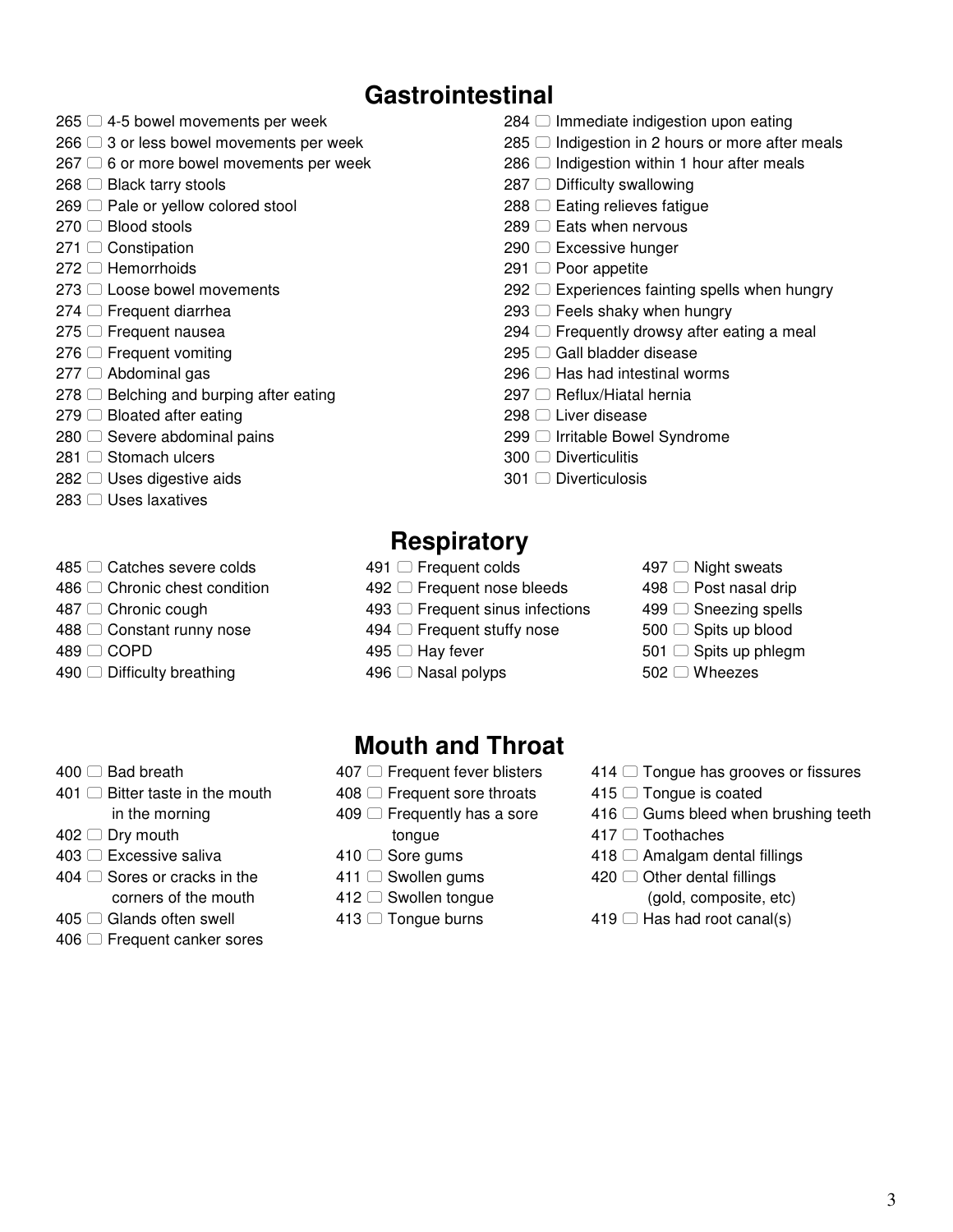# **Endocrine**

- 245 <sup>○</sup> Coarse hair
- 246 <sup>○</sup> Coarse skin
- $247$   $\Box$  Diabetic

 $190 \cap$  Cold feet  $191$   $\Box$  Cold hands

248 **□ Excessive thirst** 

193  $\Box$  Heart skips beats

 $249$   $\Box$  Frequently feels cold  $250$   $\Box$  Frequently feels hot

 $251$   $\Box$  Gets lightheaded when standing quickly

 $252 \Box$  Heals slowly

#### **Cardiovascular**

- 198  $\Box$  Pain in leg/hips when walking
- $199$   $\Box$  Frequent swollen ankles
- $200$   $\Box$  Pains in the heart or chest
- $201$   $\Box$  Spells of rapid heart rate
- $202$   $\Box$  Troubled with blood clots
- $203$   $\Box$  Unusually slow pulse rate
- 204 <sup>O</sup> Varicose veins
- $205$   $\Box$  Heart palpitations

#### **Skin**

 $520$   $\Box$  Bruises easily  $526$   $\Box$  Itchy skin

192  $\Box$  Experiences shortness of breath while sitting still

 $521$   $\Box$  Excessive perspiration 527  $\Box$  Problems with Eczema

 $\Box$  Tendency of High blood pressure  $\Box$  Leg cramps during bedtime  $\Box$  Leg cramps during daytime  $\Box$  Low blood pressure at times

- 522 □ Frequent goose bumps
- $523$   $\Box$  Has acne
- $524 \cap$  Has Psoriasis
- $525$   $\Box$  Hives
- $528$   $\Box$  Has moles which are changing in size and/or color 530  $\Box$  Skin is rough, especially on the back of the arms
- 529 Skin eruptions
- 531 □ Skin is tender
- 532  $\Box$  Sores that heal slowly
- $533$   $\Box$  Troubled with boils
- 534  $\Box$  Dry skin

 $220$   $\Box$  Discharge from ears  $221$   $\Box$  Hard of hearing

320 □ Bloodshot eyes 321 □ Blurred vision 322 □ Cross eyes  $323$   $\Box$  Eye pain  $324$   $\Box$  Eyes feel gritty

- 222 Punctured ear drum  $223$   $\Box$  Recurrent ear infection
- $224$   $\Box$  Ringing or noises in the ears  $225$   $\Box$  Tinnitus

# **Eyes**

**Ears** 

- $325$   $\Box$  Eyes watery 326 <sup>□</sup> Mild Glaucoma
	- $327$   $\Box$  Far sighted
	- $328$   $\Box$  Developing cataracts

# **Feet**

- 353 □ Painful feet 354 **□ Plantar warts**
- $355$   $\Box$  Swelling in the feet and/or ankles

 $329$   $\Box$  Mild Macular degeneration

- 356 □ Plantar fasciitis
- $357$   $\Box$  Fungal Infection

 $330$   $\Box$  Itchy eyes  $331$   $\Box$  Near sighted  $332$   $\Box$  Dry Eyes

 $440 \cap$  Bites nails

352 □ Heel spurs

350 □ Corns

- 441 **□ Frequent muscle soreness**
- $442$   $\Box$  Muscle spasms
- 443 <sup>O</sup> Muscle weakness
- $444 \Box$  Tremors
- $445$   $\Box$  Frequent headaches

 $351$   $\Box$  Frequent foot cramps

- $446$   $\Box$  Often dizzy
- $447$   $\Box$  Frequently feels faint
- $448$   $\Box$  Has Epilepsy
- **Neuromuscular**
- $449$   $\Box$  Has motion sickness
- 450 □ Has Osteoarthritis
- $451$   $\Box$  Has Rheumatism
- 452 C Rheumatoid Arthritis  $453$   $\Box$  Joint stiffness in the
- morning
- 454 <sup>○</sup> Swollen joints
- $455 \Box$  Leg pain at rest
- 456 <sup>○</sup> Spinal curvature
- $457 \Box$  Low back pain
- 458 □ Neck pain
- $459$   $\Box$  Pain between the shoulders
- $460$   $\Box$  Shoulder/arm pain
- $461$   $\Box$  Numbness/tingling in the body
- $462$   $\Box$  Sleep walks
- 463 C Stutters or stammers
- 464 <sup>O</sup> Nerve pain

 $254$   $\Box$  Unusually tired most of the time

 $253$   $\Box$  Unusually jumpy or nervous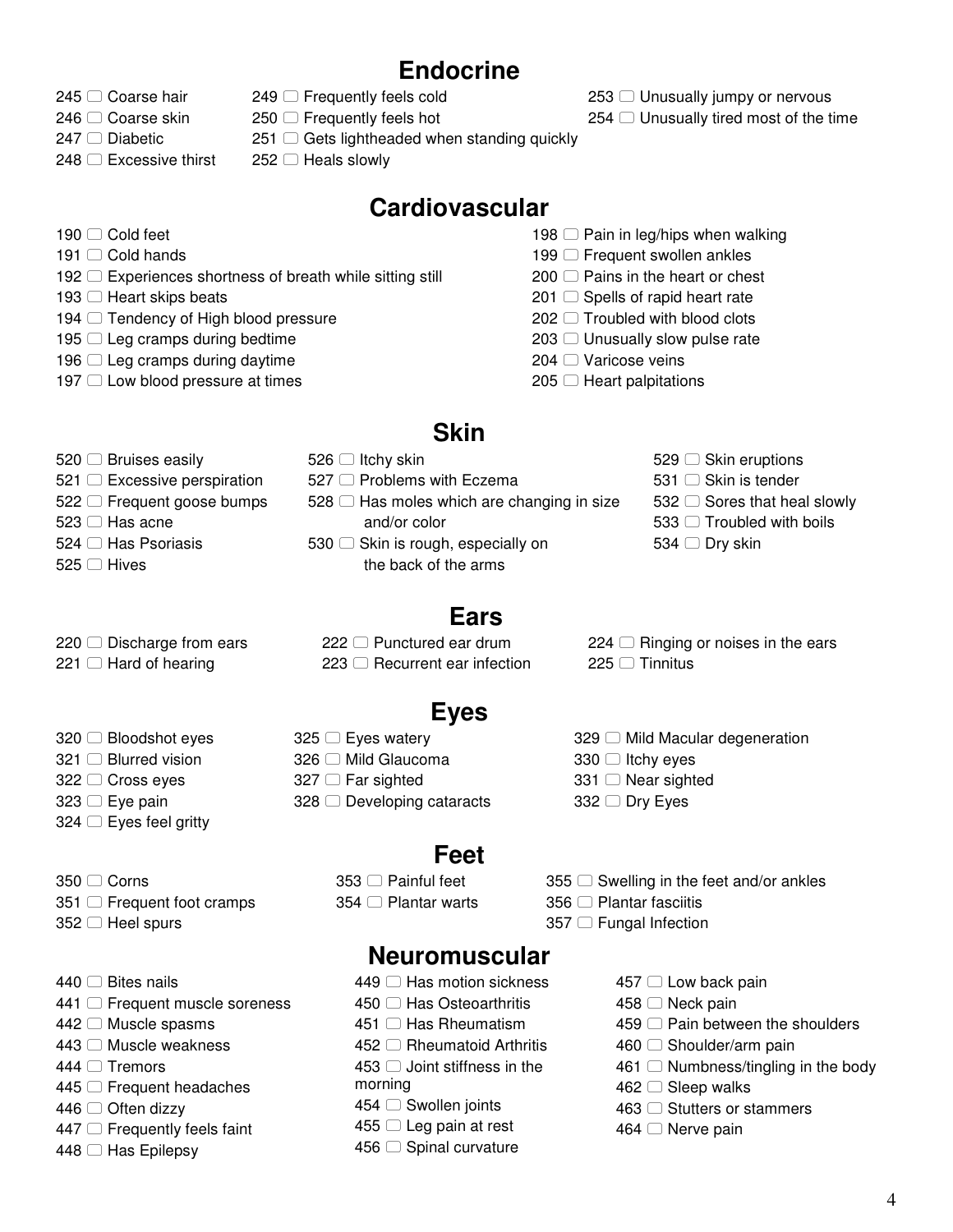# **Behavior Patterns**

- $\Box$  Afraid to eat anywhere except home
- $\Box$  Always needs someone to advise
- 152 □ Cries often
- $\Box$  Difficulty concentrating
- $\Box$  Difficulty falling asleep
- $\Box$  Difficulty staying asleep
- 156 □ Easily angered
- $157 \Box$  Feelings are easily hurt
- 158  $\Box$  Frequently becomes scared for no reason
- $\Box$  Frequently miserable or blue
- $\Box$  Has to be on guard even with friends
- $\Box$  Often annoyed by people
- 162  $\Box$  Recurrent bad dreams
- $\Box$  Sometimes wishes to be dead or away from it all
- $\Box$  Upset by criticism
- 165  $□$  Poor memory
- $\Box$  Scared to be alone
- $\Box$  Strange people or places cause fear
- 168  $\Box$  Under considerable emotional stress
- $\Box$  Unhappy when other are happy
- $\Box$  Brain fog

#### **Urinary**

- 555  $\Box$  Urinates more than 2 times per night
- $\Box$  Bed wetting
- $\Box$  Blood in the urine
- 558  $\Box$  Difficulty starting urination
- 559 <sup>O</sup> Painful urination
- 560 C Frequent urination
- $\Box$  Troubled by urgent urination
- $\Box$  Incontinence when sneezing or laughing
- 563 C Loses bladder control
- 564  $\Box$  Frequent bladder infections
- 565  $\Box$  Frequent kidney infections
- 566 <sup>○</sup> Kidney stones

#### **Men Only**

- 585  $\Box$  Difficulty completing intercourse
- $\Box$  Difficulty getting or keeping an erection
- $\Box$  Discharge from the urethra
- $\Box$  Had a vasectomy
- $\Box$  Had difficulty fathering children
- 590  $\Box$  Lumps in the testicles
- $\Box$  Painful genitals
- 592 <sup>O</sup> Prostate troubles
- $\Box$  Sores on external genitalia
- 594 □ Herpes
- 595  $\Box$  Sexual diseases

#### **Women Only**

- 610  $\Box$  Heavy hair growth on face or body
- 611  $\Box$  Cycles are every 27-29 days
- 612  $\Box$  Abnormal cycle > 29 days and/or < 26 days
- $\Box$  PMS
- $\Box$  Menstrual cramps
- $\Box$  Painful periods
- $\Box$  Acne worse at menstruation
- 617  $\Box$  Excessive menstrual flow
- $\Box$  Retains fluid during periods
- $\Box$  Pre-menstrual depression
- $\Box$  Currently taking birth control medication
- $\Box$  Has taken birth control medication more than 1 year
- $\Box$  Has taken birth control medication within the last year
- $\Box$  Has had miscarriage
- $\Box$  Hot flashes
- $\Box$  Takes hormone replacement medication
- $\Box$  Diminished sexual desire
- 628 <sup>□</sup> Painful intercourse
- $\Box$  Poor or infrequent orgasm
- $\Box$  Lumps in the breasts
- $\Box$  Tender breasts
- $\Box$  Vaginal discharge
- $\Box$  Bloody spotting discharge
- 635 □ Yeast infections
- $\Box$  Sores on external genitalia
- 637 □ Herpes
- $\Box$  Sexual diseases
- **□ Endometriosis**
- **Breast reduction**
- $\Box$  Breast augmentation
- 642 □ Abortion
- $\Box$  D&C
- $\Box$  Tubal pregnancy
- 645 □ Uterine fibroids
- 646 <del>○</del> Ovarian fibroids
- $\Box$  Breast fibroids
- $\Box$  Currently Breastfeeding